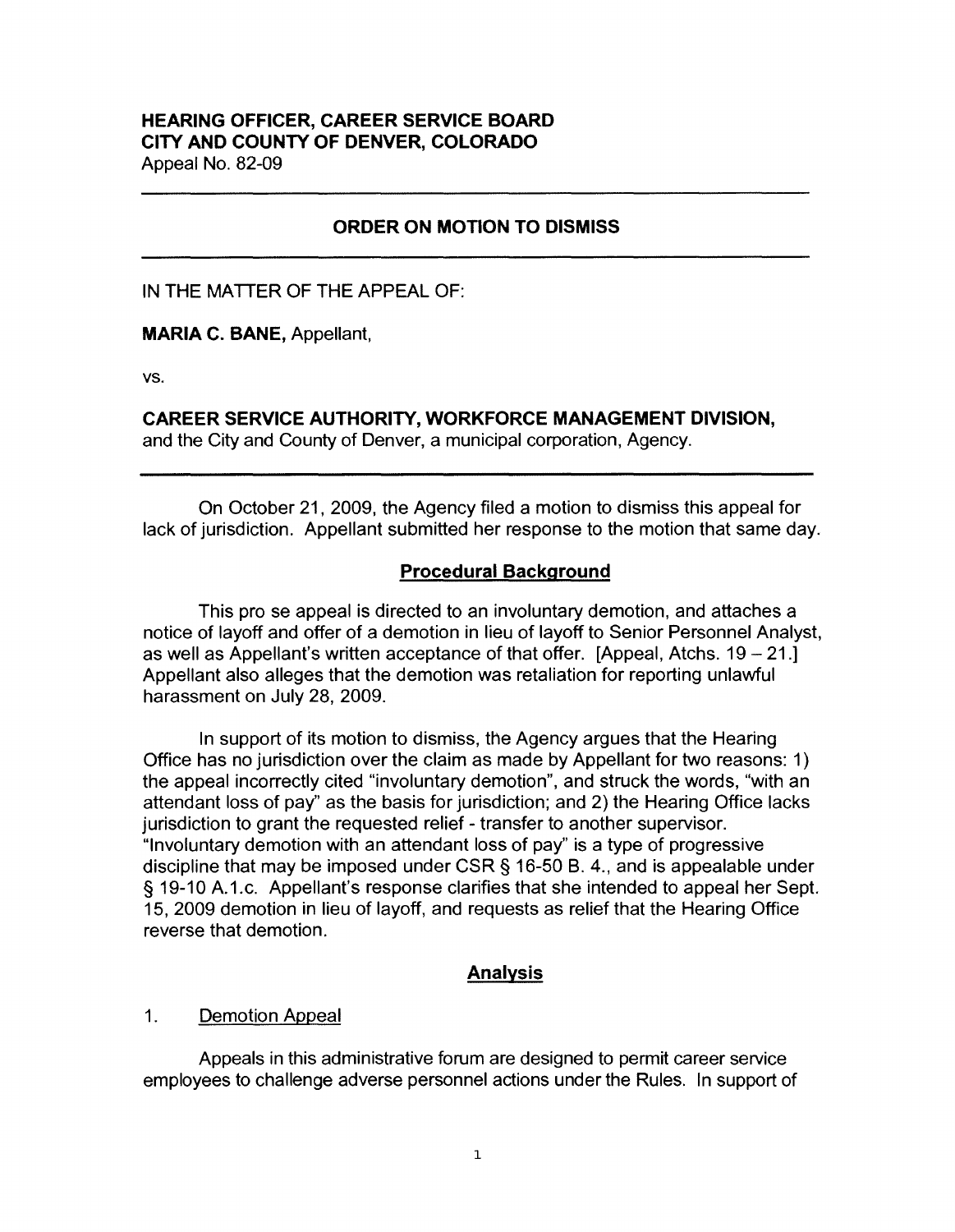that purpose, the administrative process is both expedited and simplified. Dismissal is inappropriate where a fair reading of the appeal makes the basis for jurisdiction apparent. See In re Williams, CSA 53-08 (Order 8/18/08); C.R.C.P. 8(a) ("A pleading which sets forth a claim for a relief ... shall contain: (1) If the court is of limited jurisdiction, a short and plain statement of the grounds upon which the court's jurisdiction depends; (2) a short and plain statement of the claims showing that the pleader is entitled to relief".) Pro se litigants must be held to less stringent standards than those applied to pleadings drafted by lawyers. Erickson v. Pardus, 551 U.S. 89 (2007), citing Haines v. Kerner, 404 U.S. 519 (1972).

Moreover, "a hearing officer is not bound by appellant's statement of remedies on the appeal form, but must determine by an examination of the appeal documents whether there is a remedy within the jurisdiction of the rules that would be appropriate if the agency action is overturned." In re Williams, supra. Appellant's response clearly requests reversal of the demotion in lieu of layoff, and the Hearing Office has jurisdiction over such appeals under CSR § 14-49. Therefore, the appeal presents the issue of her demotion in lieu of layoff under § 19-10 A.1.e.

# 2. Retaliation Appeal

The Agency also argues that there is no jurisdiction for the retaliation claim because Appellant admits she suffered no loss of pay after her demotion from Human Resources Specialist, pay grade 811, to Senior Human Resources Professional, pay grade 809. [Agency Motion to Dismiss, Exh. 2-3.]

The Career Service Rules require that a demotion in lieu of layoff set pay at the same level received before the demotion, or the last step of the new classification, whichever is lower. § 9-33 B. Here, pay was set at the same level as Appellant received in her former classification, in accordance with this rule. Since the right to appeal demotions in lieu of layoff under§ 14-49 must be read to be consistent with the pay provisions governing them in § 9-33 B, it is apparent that layoff demotions need not cause a loss of pay in order to be appealable.

The Agency has submitted the analysis of Mountain States Employer's Council, which found that Appellant was demoted from pay grade 811 to 809. In her former position, Appellant's top pay would have been \$95,590. The top salary for pay grade 809 is \$83,640. The reduction in pay grade and limitation on future pay render the demotion an adverse employment action under Burlington Industries Inc. v. Ellerth, 524 U.S. 742 (1998).

# ORDER

Based on the foregoing findings and conclusions, it is hereby ordered:

1. The Agency's motion to dismiss the appeal of Appellant's demotion in lieu of layoff is denied.